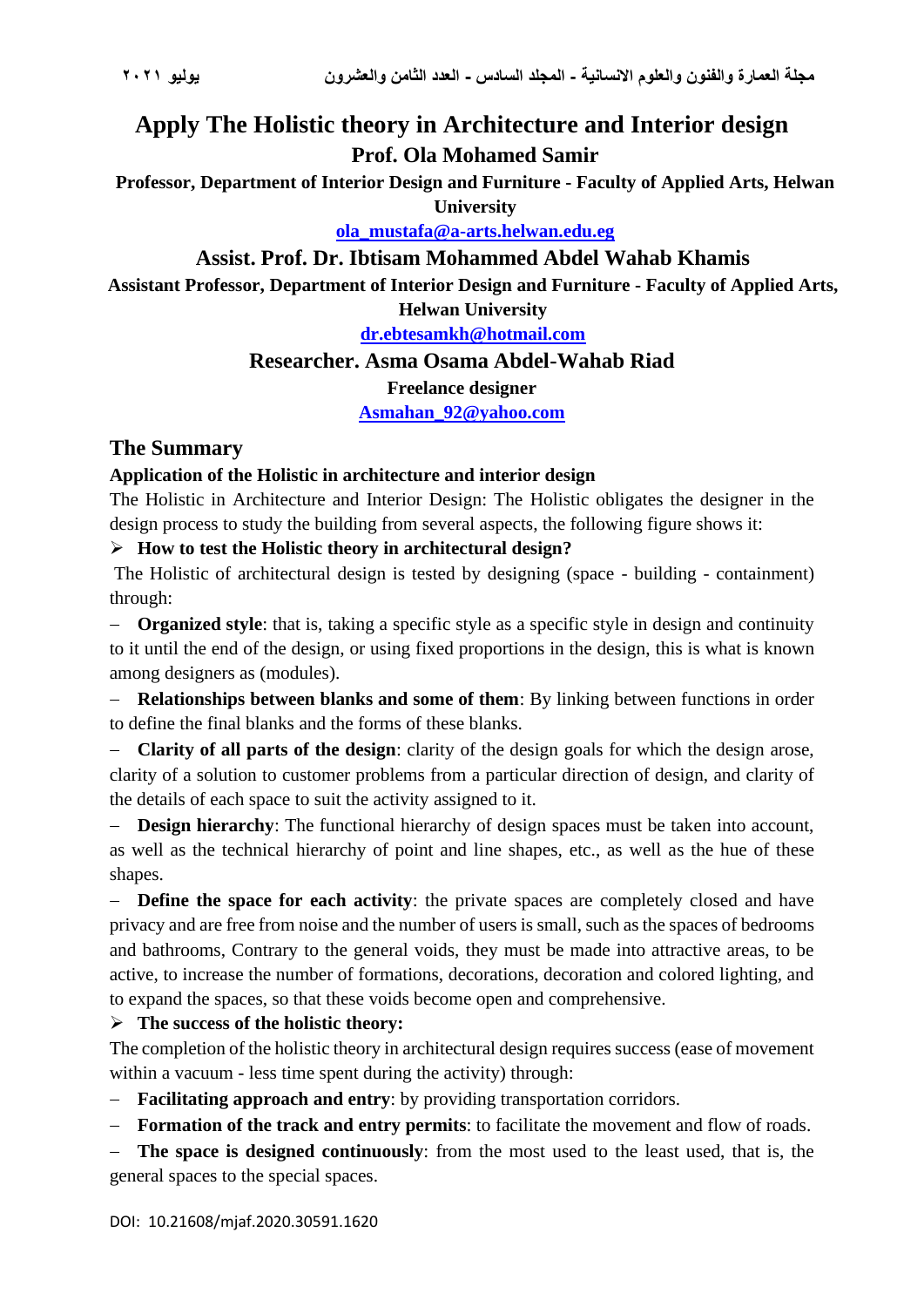− **Light, vision, touch, hearing, and smell**: by creating a space to match the safe and comfortable human use by applying ergonomics determinants to the architectural building internally and externally.

### ➢ **How to achieve the determinants of the Holistic in design:**

It is achieved by technology by maintaining:

− **Structure and Containment**: The design of the building is to take into account all requirements of users and each space gets its privacy.

− **Environmental protection and comfort**: providing physical comfort resulting from appropriate climatic conditions, as well as environmental protection to provide psychological and social comfort.

➢ **Health, Safety and Welfare**: The architectural designer must preserve the health of the users of the building by providing security in all its forms:

**Structural Security**: These are the requirements for loads from the building's floors to its walls or structure, and from it to the load-bearing soil without causing collapses or cracks that endanger the safety of the beneficiaries.

− **Security against fire**: providing the capabilities of escaping from fire and means of combating it and preventing its spread to the rest of the building's voids by using fire-retardant materials and providing warning, extinguishing, control and rapid evacuation methods.

**Security against theft and intrusion**: It is the provision of the necessary equipment to protect the building and its users from breaking into intruders and from acts of violence, burglary and vandalism, such as securing and protecting museums, banks, embassies and buildings of importance.

− **Security against natural disasters**: such as protecting buildings from floods, torrents and earthquakes, as well as from living organisms and biting insects that affect the structural elements of the building, such as termites.

**Durability and sustainability**: It is an attempt by the architectural design to harmonize the nature without causing industrial damages to it, as well as the durability of the building, which prolongs the period of its use in years.

The intellectual environment to achieve the total theory: It accommodates:

− **User requirements, needs and aspirations**: For example, areas in the site are divided so that parking lots are distributed near the entrances and their areas are calculated where they are sufficient for the expected number of users, and they are also taken into account in flat areas of the site.

− **Social and cultural factors**: The human comfort inside the building is complemented by meeting the requirements of social comfort, and it results from providing privacy for everyone in its appropriate field.

− **Legal restrictions**: Choosing the streets that meet the specifications stipulated in the planning and urban laws to achieve security for beneficiaries of different ages and cultures, such as the gradation of the roads surrounding the site from Sure to slow to pedestrian roads.

− **Historical traditions and precedents**: the architectural designer is attentive to what influences users' behavior with customs and traditions that have been deposited from the effects of previous civilizations throughout the ages.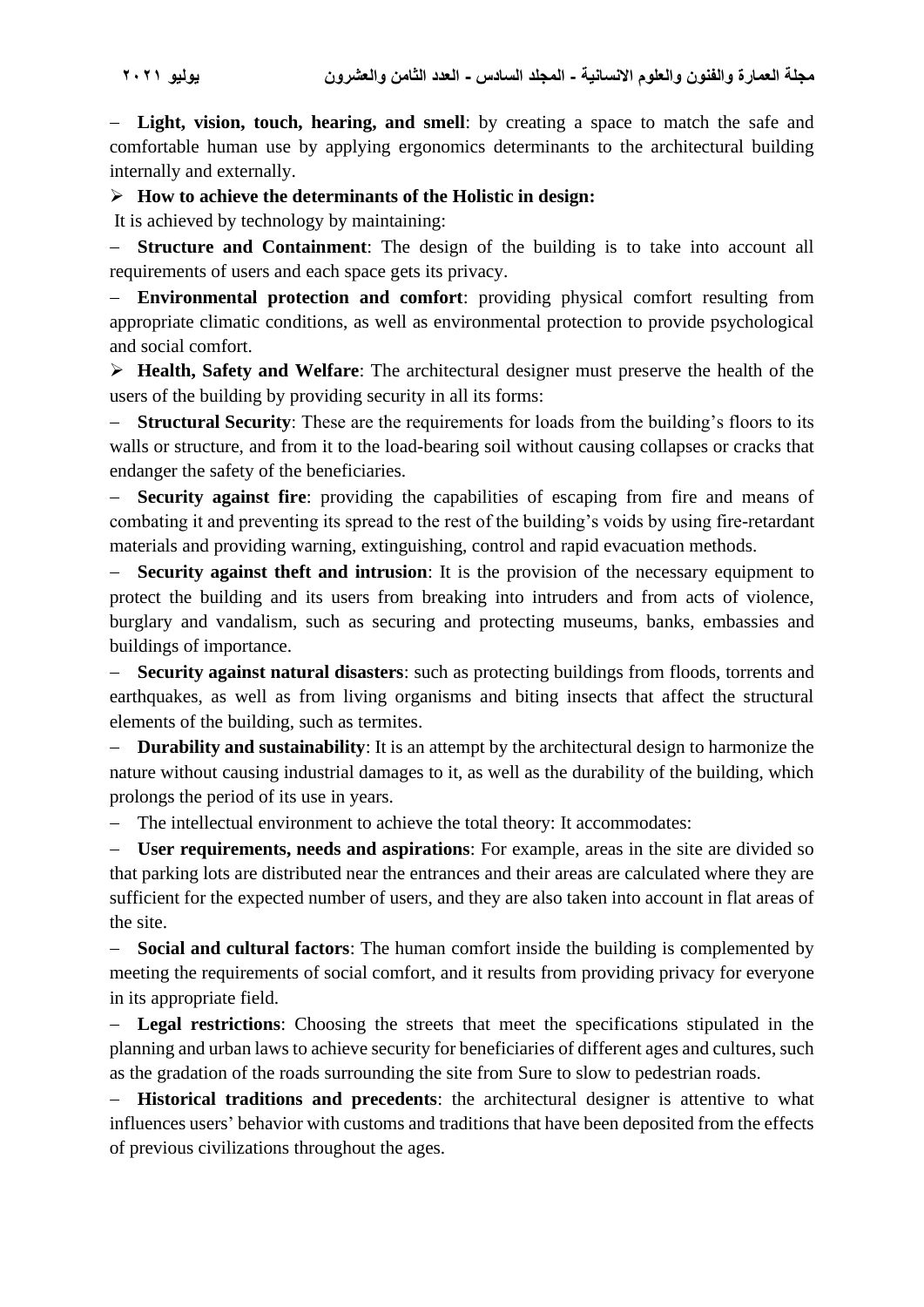### ➢ **Geographical environment to achieve the holistic theory:**

− The holistic architectural design must be compatible with (the location):

− Location and environment: the nature of the surrounding area, whether it is green areas or buildings, their shapes and views that can be seen through the buildings, knowing the type of buildings to choose the appropriate location for them, on the overall national level for (all activities), it is preferable to choose the location outside the city, in relation to the city, the airport and the port by express transport links, easy access to the site.

− The area of the site fits with the number of buildings and the expected audience: taking into account the internal and external spaces of the building, to avoid crowds and accidents.

**Climate:** By examining the available requirements for the existence of a thermal environment suitable for different activities of humans and preferably naturally occurring as sun, wind, heat, and rain, and if this is not available then resort to mechanical technological means.

− **Geographical location**: (soil, topography, plants, and water); Examining the possibilities available on the site, both from the topographical point of view, works for the success of the design.

### ➢ **Achieving systems:**

− **Physical systems**: Mass and vacuum, closed and open internally and externally, and are achieved through consideration of: Space, Construction, Containment, Equipment.

− **Cognitive systems**: In the sense of observing perception and sensory distinction of material elements by testing them sequentially in time, this is done through ease:

**Arrival and departure:** Traffic safety, distributing comfort places from public seats, During the night pedestrian paths which are lit with intense or dim lighting, Separate transportation, the work of sub-domains, entry and exit: In the entrances, an adequate number of lanes must be provided with their distribution so that they do not lead to suffocation and shorten the waiting time of the user to a minimum, movement through halls.

− Functions and activities within the void, characteristics of light, color, texture, vision and sound.

− **Moral systems**: It is an understanding of the organized and unorganized relationships between building elements and systems, by taking into account the design: images, patterns, signs, symbols, and surroundings, and this appears in connection with nature.

# − **After completing all the requirements of the holistic theory test for architectural design internally and externally, it can be called (Architectural Kidney Design, Kidney Architectural Design, and Theory Interior Design).**

**The objectives of the overall design in architecture and interior design:**

The overall design in architecture and interior design aims to achieve a set of goals that must be integrated and harmonized together.

− **Able Accessible**: concerns the building elements, heights and paths that are designed to meet the needs of the disabled.

**Safe Security Objectives:** Are Specializes in providing natural protection for the residents of the building from natural and industrial hazards.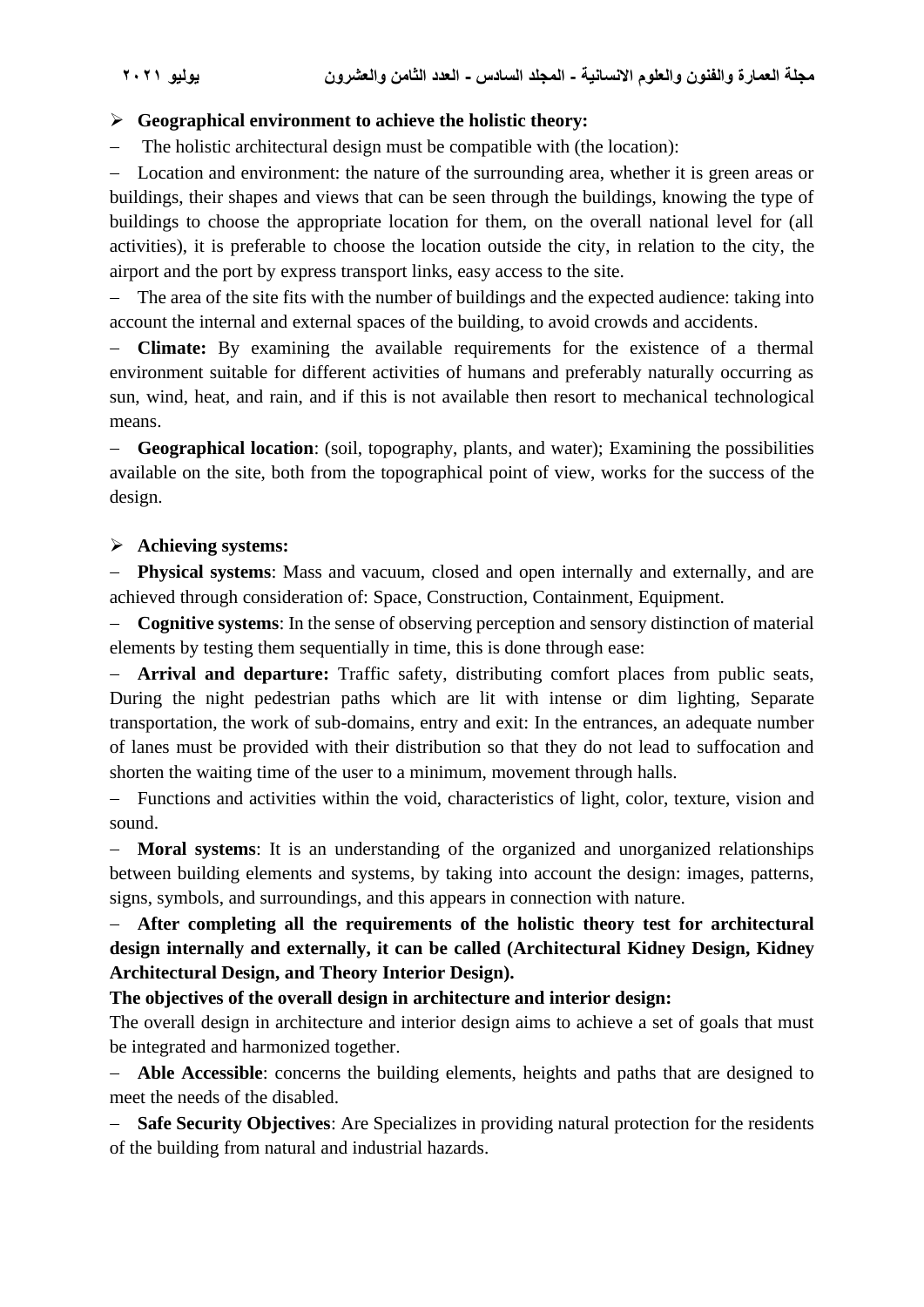− **Merging the functional:** Needs of the environment internally and externally with the body, mind and spirit of the occupants of space; this is one of the interesting relationships that arise between the different bodies in space and an orderly. These concepts are: (unity, scale, proportionality, balance, harmony, frequency, activity center (focus, shape, lines, texture, pattern, and color).

− **Cost Effective**: It is concerned with estimating the basic cost of construction as well as budget control, and these factors are:

### − **Assembly of units.**

− **The module**: The use of the model plays a major role in reducing the cost of implementation, standardization by excluding excess models or creating a new model without prejudice to the needs of the facilities and the desires of the users.

**Utilitarian loss:** Utilitarian loss of the designed areas in the building affects the total cost, as the more surfaces exceed the required requirement, this leads to an increase in the cost of implementing the building without real benefit.

# ➢ **Improving the quality of the environment:**

− **Externally** represented by contacting nature: The connection may be visible as a beautiful panoramic view from the balcony, or materially, as it gives the user the opportunity to touch the surrounding natural elements, such as trees.

− **Internally**, it is represented in the interior design vocabulary: (ventilation, heat, and acoustics, lighting).

### ➢ **Function Functional career goals:**

− It specializes in performance in terms of durability, and efficient maintenance of building elements, and that every space meets its requirements.

### ➢ **Sustainable goals:**

− It specializes in the environmental performance of building elements, represented in what is called sustainability: it is an attempt for internal design to harmonize nature without causing industrial damages to it, including the sustainability of design in the highest quality for the largest possible period, and depends on: (Environment - Economy - Society); and that is through:

− Rationalizing the consumption of non-renewable energy in managing the built environment and using renewable energy sources.

- − The most efficient land use.
- − Preserving the natural resources used in construction.
- − Preserving the natural resources and energy used in the manufacture of building materials.
- − Expand the areas and cycle for reuse and recycling of building materials.

− Reducing the use of substances that cause environmental problems, such as chlorine, fluorine, carbon, lead, etc.

### ➢ **Productive goals:**

Specializes in the condition of the residents of the building in terms of psychological and natural comfort, as a result of the good performance of the elements of the building such as the distribution of ventilation and lighting, work places, systems and technology.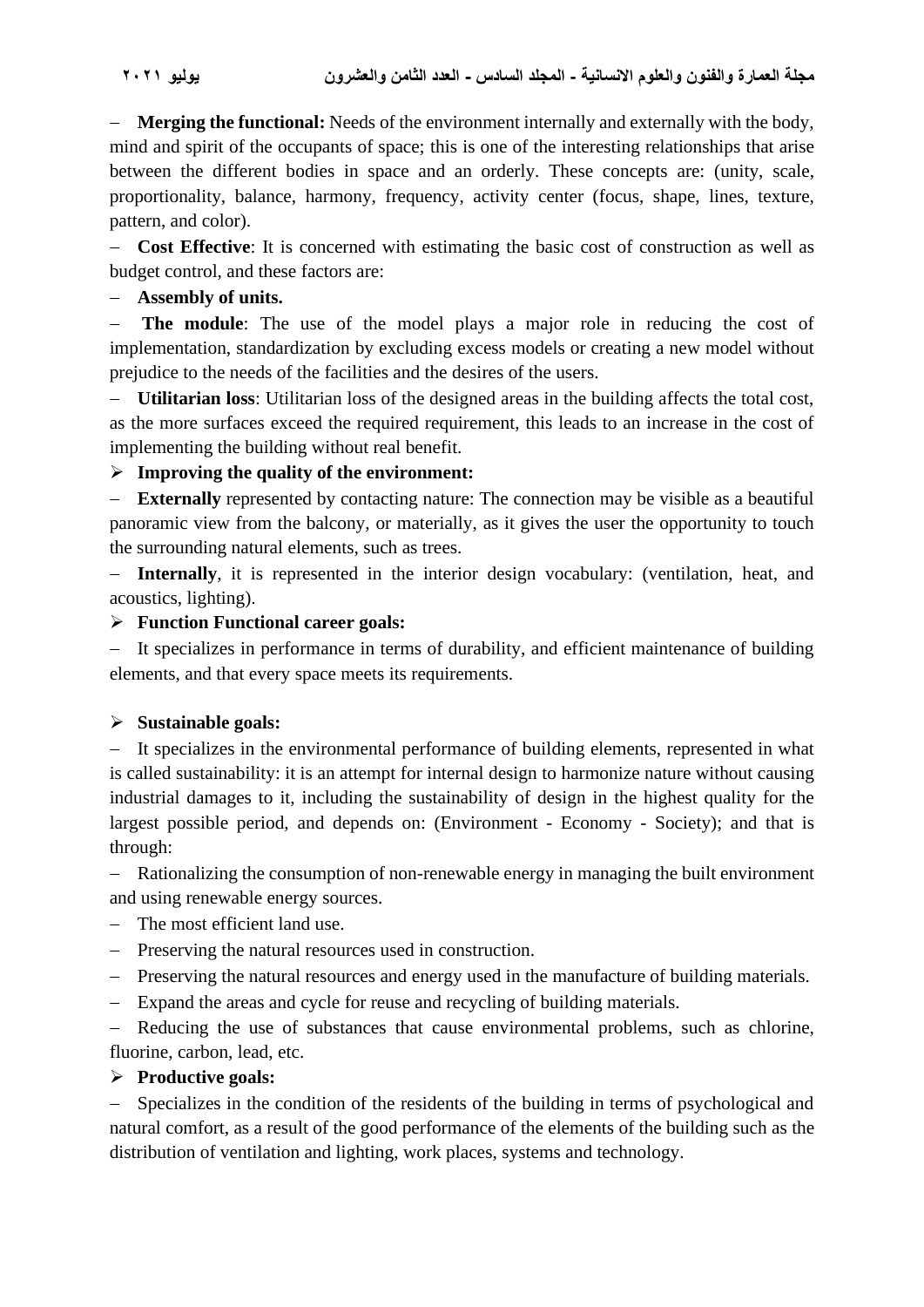### ➢ **Historic goals:**

− It is concerned with works that are within a historical area, or that affect a historic building, as these buildings are subject to four categories: repair / renewal / rebuilding.

# ➢ **Aesthetics Objectives:**

− It specializes in the natural appearance of the building's shape and the image of its elements and spaces, in addition to the integrated design process is concerned with the sense of beauty in every detail of the interior design, and the psychological comfort of the user.

# **References:**

1. 3`areeb, 3abd El Same3 3`areeb, 3elm Egtema3 Mafhomat-Mawdo3at-Dresat, Ketab, Kesm Al Egtema3, Koleat Al 2adab, Game3at 7elwan.

2. 3abedo, Feras, Na7w ta7seen Gawdat w kafa2et be2at Al 3amal Al da5elyea fe Al Mabany Al 5adra2, ba7s manshour.

3. 3bd El 3`any, Al Gendy Shaker/ Mo7amad, Fatema 3bd El Kareem, Al 3owamel Al mo2athera 3la Taklefat Al Mashro3at 5elal mara7el al tasmem al me3mary, ba7s manshour, magalet game3at al azhar koleyat al handasa, July 2017.

4. 5alaf, Nomayer Kasem, Alef Baa2 Al Tasmem Al Da5ely, Ketab, Dar al kotob w al Watha2ek, Ba3`dad, Game3at Deyaly, Al Tb3a Al Awla,2005

5. Al Gebaly, Ali, Al Mowke Al 3am Tasmem w ta7leel, Ba7s, Koleyat Al Handasa 3mara, Gamegat Bany Swef, 16 November 2016

6. Alfaraan, Hany 5aleel, Ahameat Dor Al Tasmeem Al da5ely Fe ta3zez Al howeya Al Thakafeya Al3rabeya lel 7ayez Al da5ely, Ba7s manshour, Magalet Al3emara w Al fenon, Al 3adad Al Rabe3.

7. Ali, Do3a2 Kamal, AL nazareya al koleya w tatbekatoha fe magal al ta3leem w athar zalek 3la ta3leem al tasmem al sena3y fe masar, koleyat al fonoon al tatbekeyam, game3at 7elwan 2012.

8. El Bahnasawy, Ahmad Ali Sleem, Al mashakel Albe2ya Al natega 3n Al nomow Al 3omrany AlKahira Al Kobra, Bahas, Al Mo2tamar Al Kowmy Al Rabe3 lel Derasat w al be7os Al be2ya na7w be2at Afdal, Al Mogalad Al Rabe3, 15-17 November 1994.

9. Francis D.K. Ching ،Architecture: From, Space and Order ،Third Edition, Alanglo library, Egypt.

10. Geregas, Sa3d mo7amad,saykologeyat al edrak w ta2theraha 3la tasmeem al fada2at al da5eleya,ba7s manshour, magalet al tekany, mawke3 al magalat alakademeya al 3elmeya Al 3erakeya, 2008.

11. Gergees, Sa3d Mo7amad, Saykologeyat AlEdrak w Ta2therha 3la Tasmeem Al Fada2at Al da5elya, ba7s manshour,Magalet Al Tekany, Mawke3 al Akademeya Al 3elmeya al 3erakeya, 2008.

12. <https://www.startimes.com/>

13. [https://www.wix.com/lpviral/enviral?utm\\_campaign=vir\\_wixad\\_live&adsVersion=white](https://www.wix.com/lpviral/enviral?utm_campaign=vir_wixad_live&adsVersion=white&orig_msid=decdaeb3-e94d-4435-a478-d093cb0829e2) [&orig\\_msid=decdaeb3-e94d-4435-a478-d093cb0829e2](https://www.wix.com/lpviral/enviral?utm_campaign=vir_wixad_live&adsVersion=white&orig_msid=decdaeb3-e94d-4435-a478-d093cb0829e2)

14. [https://www.wix.com/lpviral/enviral?utm\\_campaign=vir\\_wixad\\_live&adsVersion=white](https://www.wix.com/lpviral/enviral?utm_campaign=vir_wixad_live&adsVersion=white&orig_msid=decdaeb3-e94d-4435-a478-d093cb0829e2) [&orig\\_msid=decdaeb3-e94d-4435-a478-d093cb0829e2](https://www.wix.com/lpviral/enviral?utm_campaign=vir_wixad_live&adsVersion=white&orig_msid=decdaeb3-e94d-4435-a478-d093cb0829e2)

15. Paul Guillaume ،La Psychologie de la Forme, General Administration of Culture, Ministry of Higher Education Cairo.